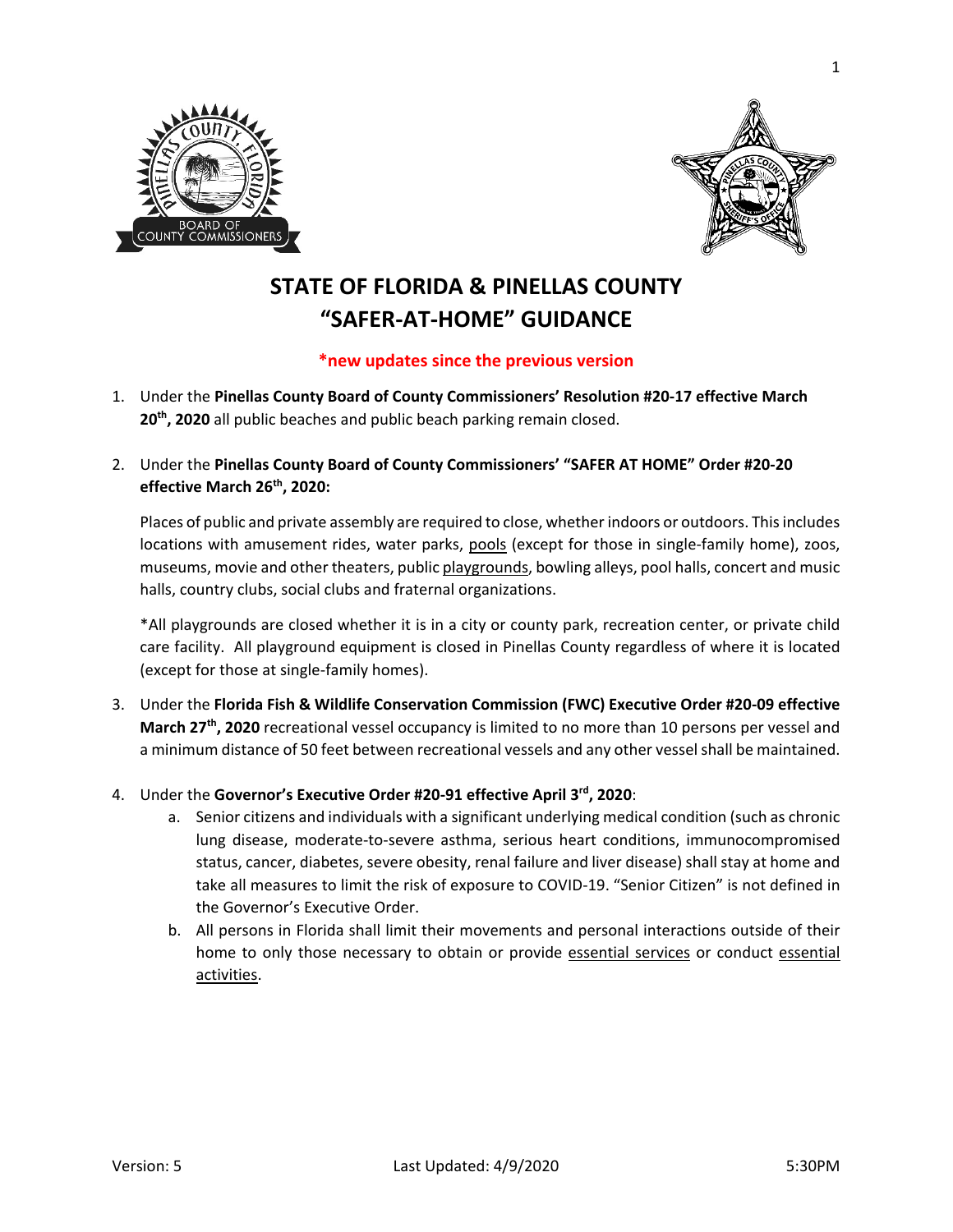## 5. Under the **Governor's Executive Order and the Pinellas County Board of County Commissioners' Order** all non-essential businesses shall close. These include, but are not limited to:

- a. Acupuncture (unless service is under the care of a medical provider)
- b. Antique stores
- c. Auction houses
- d. Automotive tint, wash, detail, and accessory businesses
- e. Beauty supply and skin care stores
- f. Boat dealerships, rentals, and charters; kayak sales and rentals
- g. Bookstores
- h. Clothing and shoe retail, rental, or consignment
- i. Craft, art, and hobby supply stores
- j. Day/Beauty spas, hair or nail salons, and barber shops
- k. Décor and Lighting sales businesses
- l. Entertainment establishments
- m. Florist businesses
- n. Fitness, Dance, Pilates, and Yoga studios and gyms
- o. Furniture stores
- p. Jewelry stores and jewelry repair businesses
- q. Massage (unless service is under the care of a medical provider)
- r. \*Mattress stores
- s. Music and instrument stores; music lesson providers
- t. Museums
- u. Optical retail stores (non-prescription)
- v. Painting, craft, or art studios
- w. Pet grooming businesses (including mobile and those co-located with pet retail stores)
- x. Pet sales and adoptions as a primary business (excluding on premises animal care)
- y. Smoke, tobacco, CBD, or vape stores
- z. Spa and hot tub sales businesses
- aa. Sporting goods sales and repair businesses
- bb. Stereo installation and sales businesses
- cc. Tailors and alterations
- dd. Tattoo and piercing services
- ee. Toy retail stores or amusement rental businesses
- ff. \*Video gaming retail or rentals
- gg. Vitamin stores (unless service is under the care of a medical provider)
- hh. Yard, garage, and estate sales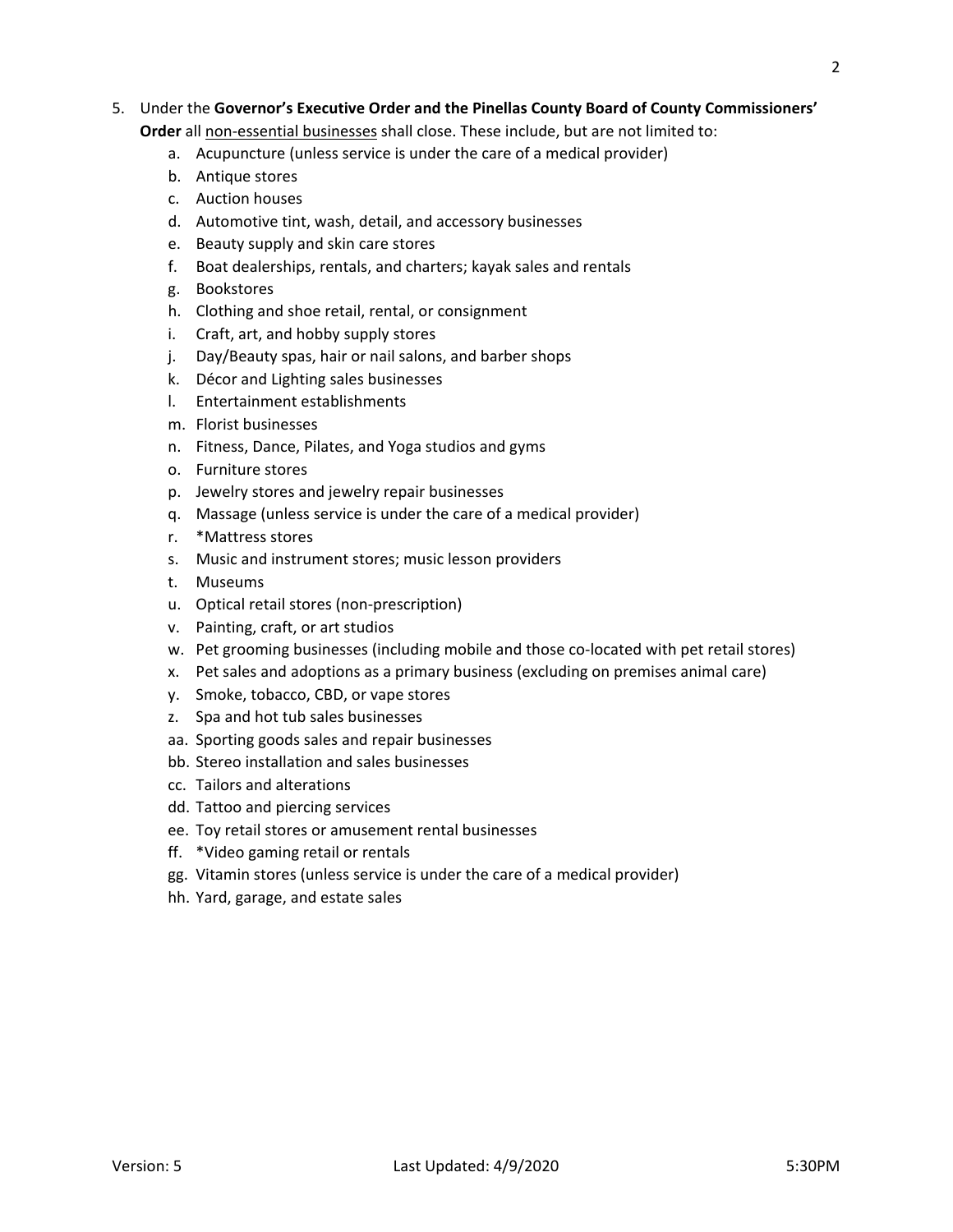## 6. Under the **Governor's Executive Order and the Pinellas Board of County Commissioners' Order**  essential services include but are not limited to:

- a. AA/NA and other meetings (requires social distancing)
- b. Animal shelters/adoptions at shelters
- c. \*Appliance rental stores and repair
- d. Automobile dealerships, repairs and maintenance, auto parts stores
- e. Banks and financial institutions
- f. Bicycle sales, repairs and maintenance
- g. \*Cell phone stores and repair
- h. Community based organizations providing meals and social services
- i. Critical trades: (Plumbers, Electricians, Exterminators, Security personnel, etc.) Fire and water damage restoration, appliance repair personnel, exterminators, and other service providers (such as landscape and pool maintenance service providers) who provide services that are necessary to maintaining the safety, sanitation, and essential operation of residences and other structures;
- j. Firearm sales and ranges
- k. First Responders, Police and Fire, Jails and Prisons
- l. Flight schools (only if located on airport property)
- m. Food and beverage (grocery stores, food banks, alcohol sales, restaurants: delivery, take-out or curbside delivery)
- n. Funeral services
- o. Garbage and Sanitation services
- p. Gas Stations
- q. Government operations
- r. Hardware, garden, and supply stores
- s. Hospitals, clinics, and other healthcare operations
- t. Hotel and lodging
- u. Human Service operations (including community-based organizations providing meals)
- v. Insurance
- w. Laundromats
- x. Law Firms (only for meeting court-ordered deadlines)
- y. Manufacturing facilities
- z. Moving companies
- aa. Post offices and shipping services
- bb. Process servers
- cc. Realtors
- dd. Stores: batteries, electronics, light bulbs, and office supplies
- ee. Tax preparation services
- ff. Telemarketing (requires social distancing)
- gg. Title companies
- hh. Transportation: airports, ride sharing, taxis, and public transportation such as PSTA
- ii. Utilities, Public Works and essential infrastructure
- jj. Veterinarians
- kk. Warehouses: food distribution, food manufacture, and product distribution